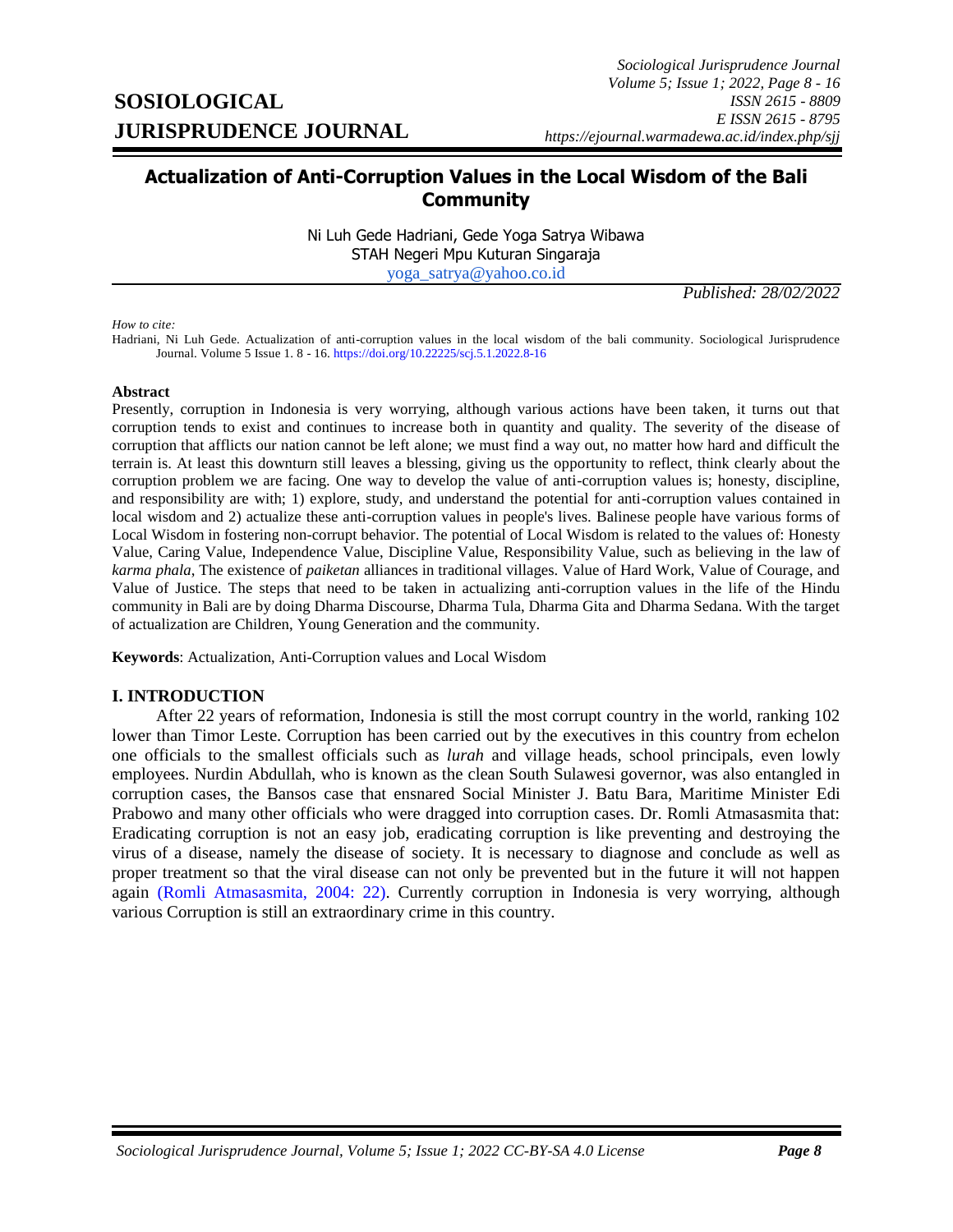Even though the People's Consultative Assembly (MPR) has mandated that state administrators be more aggressive in eradicating corruption, corrupt practices have not subsided, instead they are increasingly rampant and greedy. The virus of corruption that attacks all levels of our society, must be prevented and eradicated, so that in the future it will not be infected again on Indonesia, which we love. The severity of the disease of corruption that afflicts our nation cannot be left alone, we must find a way out, no matter how hard and difficult the terrain is. At least this downturn still leaves a blessing, giving us the opportunity to reflect, think clearly about the corruption problem we are facing.

One way to develop the value of anti-corruption values is; honesty, discipline, and responsibility are with; 1) explore, study, and understand the potential for anti-corruption values contained in local wisdom and 2) actualize these anti-corruption values in people's lives. These two issues will be described in this paper.

# **II. METHODS**

This study uses a normative research method by combining values in Balinese local wisdom which has great potential in tackling or preventing acts of corruption in Indonesia. These values deserve to be instilled in the younger generation of candidates for government.

### **III. Potential Anti-Corruption Values in Bali Local Wisdom**

The study of anti-corruption values in the local wisdom of Balinese people found pearls of anticorruption values, which can be used to build and strengthen habits of thinking, saying, and acting that are always framed by anti-corruption values such as: honesty, caring, independence, discipline, responsibility, hard work, simplicity, courage, and justice.

# **1. The Value of Honesty (adjust to local Balinese wisdom)**

Honest means upright behavior, not lying, and not cheating. The values of honesty in Hinduism can be seen from the teachings: *Tri Kaya Pari Sudha* (think good, say good and do good). *Catur Purusa Artha* teachings also teach to be honest in looking for *Artha* (wealth), to get *artha*, one must get it by the *Dharma* way (the right and honest way). If wealth is obtained in a way that deviates from *dharma*, then in fact such a person has done something futile and sinful. Besides, the value of honesty is also seen in the teachings of *Satya Wacana*, which teaches not to lie to anyone. In the Kekawin Ramayana it is stated: Mwang satya ta sira mojar, ring anakebi tar mresawàda,

nguni-nguni yan ri jana, priyahita sojarniaràtisaya.

(And honestly he said. Even to women he did not

lie, what else to society. His speak captivates the heart) [\(Kakawin Ramayana I:6\).](#page-0-0)

The value of honesty that grows and develops in Hindu society is also based on the belief in the Law of *Karma Phala*, that all actions that are not in accordance with the *dharma* will get a commensurate result, even though it is not seen in his empirical life at this time but usually will get punishment in his next life. Therefore, humans should act not to deviate from the instructions of *dharma* because the consequences of dishonesty are very severe and the punishment will be handed down from a *niskala* court (an invisible court).

In the Book of *Saracamuscaya* there are teachings of the *Karmapatha*, namely ten things that should not be done:

*Prawrettyaning manah rumuhun ajarakena, telu kwehnya, pretyekanya, si tan engin adengkya ri drebyaning len, si tan krodha ring sarwa satwa, simamituhwa ri hananing karmaphala, nahan tang tiga ulahaning manah kahretaning indriya* the first three senses, which are described. Envy and jealousy for the property of others; not being angry with any beings; and believing in the truth of the *karma-phala* teachings. These are the three kinds of mental behavior which are ways of controlling lust) (Saracamuscaya, verse 80).

*Nyang tanpa prawrettyaning wak, pat kwehnya, pratyekanya, ujar ahala, ujar apregas, ujar pisuna, ujar mitya, nahan tang pat singgahaning wak, tan ujarakena, tan angen-angenan kojaranya* (These are four things that are inappropriate to say, namely dirty words; harsh words; slanderous words; and lying words.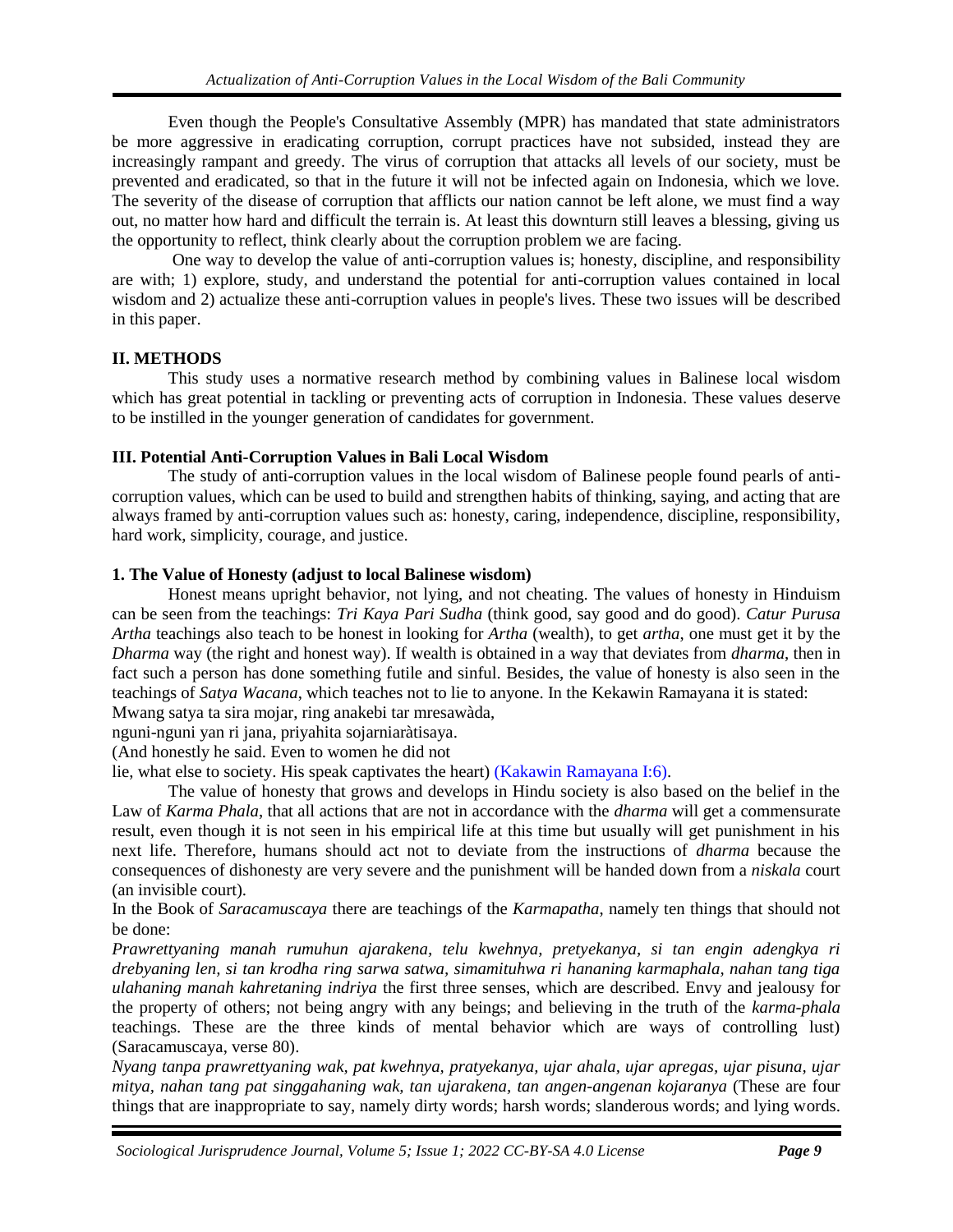These are the four words that must be avoided, should not be spoken and should not be thought about.) [\(Saracamuscaya, verse 81\).](#page-0-0)

*Nyang tan ulahakena, syamati-mati, mangahal-ahal, si paradara, nahan tang telu tan ulahakena ring asing, ring parihasa, ring apatkala, pangipyan tuwi singgahana jugeka* These three things absolutely cannot be done, either when making fun of, under pressure, even in a dream do not do these three things [\(Saracamuscaya,](#page-0-0) verse 82).

# **2. Discipline Value**

Discipline means obedience to the rules. A disciplined life does not mean having to live like a military pattern in a military barracks, but a disciplined life is being able to organize and manage the time available to be used as well as possible to complete good tasks. The benefit of a disciplined life is that you can achieve your life goals more efficiently. Discipline also makes others believe in managing a trust.

The value of obedience in Hinduism can be seen in the Artharva Veda which states that: "…you should work with sincerity, discipline and honesty. If you work with sincerity, discipline, and honesty. Then the results of the labor that will be obtained will be abundant a thousand times…" [\(Atharva](#page-0-0)  [Veda.III.24.5\).](#page-0-0) This discipline is also based on the teachings of Tri Kaya Parisudha, namely teachings that teach Hindus to do actions that: 1) Manacika Parisudha, namely having a pure/good mind (for example: not being envious of other people's property, accepting the fruits of one's actions, loving kindness). to all creatures), 2) Wacika Parisudha, namely correct speech (firm, not lying, not rude, keeping promises), meaning that a person must be disciplined in speaking. 3) Kayika Parisudaha means to do the right thing, one should do the deed according to the rules outlined.

In the Bhagavadgita Yogasutra and Ramayana there are also disciplined teachings as seen in the following sloka:

*Ragadwesawisuktais tu, wisayan indriyais caran,*

*atmasyair widheyatma, prasadam adhigaccheti* (But, a disciplined human being, even though he lives in the midst of worldly things, with the ability to control his passions and is free from attachments and dislikes, will achieve purity of soul [\(Bhagawadgita, II:64\)](#page-0-0)

Abhyasawairagyabhyam tannirodah (abhyasa 'discipline' and wairagya 'sincerity' is a way of practicing self-control) (Yogasutra, I:12). Astabrata [\(K. Ramayana XXIV:52-61\)](#page-0-0)

# **3. Value of Responsibility**

Responsibility is the state of being obliged to bear everything. Law of Karma The value of responsibility in the teachings of Hinduism. The law of Karma stipulates that humans act according to their dharma and according to the position they occupy. Every action is believed to bring fruit from his actions, both good fruit and bad fruit. At the time of death the human soul is still full of the fruits of the actions carried out during his life, as well as after they are reincarnated (reborn). Hindus strongly believe that if they do good then in the next birth they will be born in a better level than the previous divinity. If bad deeds are done then the next birth will be even worse and can even be reborn as an animal. They believe that humans will continue to live changing circumstances according to their karma.

According to them, the law of karma can be classified into 3 types, namely: 1) Sancita Karma, which is the result of our actions in previous lives that have not been fully enjoyed and is still the seed that determines our present life, 2) Prarabda Karma, which is the result of our actions in our current life without there is the rest, 3) Kriyamana Karma is the result of actions that cannot be enjoyed at this time and must be accepted in the life to come. This means that all good and bad an action will have consequences not only in this life, but also after in the life in the hereafter even to be reincarnated as a human.

The value of responsibility related to anti-corruption education can also be seen from the public's belief in the book Sarasamuscaya which states that people who never steal other people's belongings have nothing to fear for them, they are always happy and never worry wherever they go. On the other hand, if he steals other people's property wherever they go, they will feel afraid like a deer or a wild animal entering the village. This means that if a person commits the act of stealing or corruption, his life will never be calm and he will always feel afraid and be chased by sin.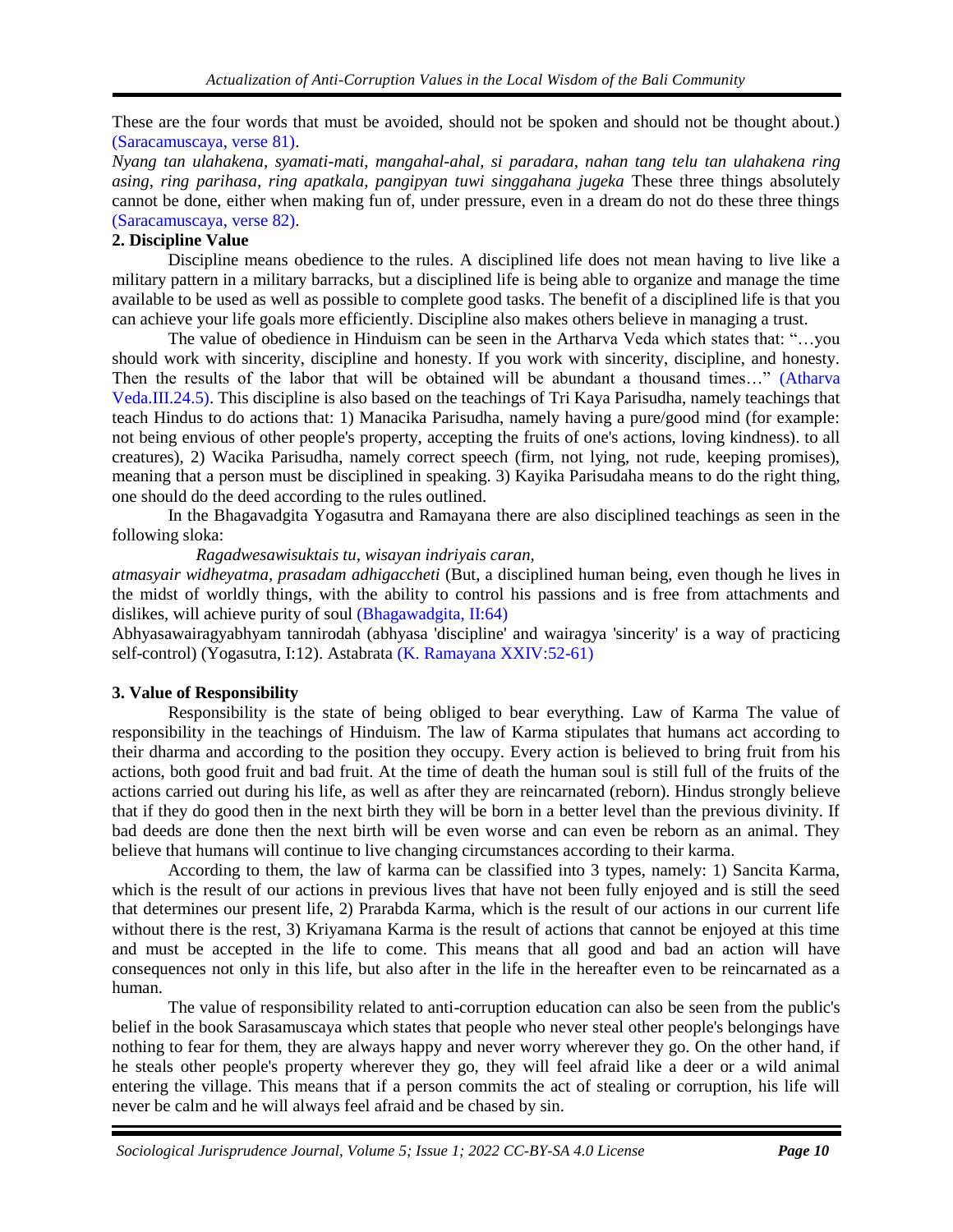### **4. Value of Concern**

Caring means heeding, paying attention and paying attention. The value of caring is very important for a person in life in society.

In the teachings of Hinduism that prioritizes caring is Catur paramitha, namely; Metri (likes to help), Karuna (Compassion/empathy), Muditha (gentle, honest, light-hearted), Upeksa (Not tied to work result).

Another teaching related to the value of caring is Tat Twam Asi, which is a teaching that views the universe as a subject and an object of life, personified like humans. Nature and its contents are essentially the same as humans, all of which are creations of God Almighty. Basically this conception teaches that social life for every human being is absolutely necessary. Therefore, the essence of living in society means being willing to sacrifice some of their freedom. Because one person's freedom will be limited by the freedom of others. This limitation of freedom is manifested by norms or a number of rules as guidelines and guidelines for social life. Sacrifice is something that is required by religion. In this case, this form of sacrifice is to respect, respect and serve every creature as God's creation. Tat Twam Asi is a reflection of universal love between people. Tat Twam Asi also means that he is me, this expression means that hurting other people means hurting yourself, helping others means helping yourself, here there is a high value of solidarity.

In the Book of Kekawin Ramayana there are also conditions with the values of caring, as seen in the verse below:

...*inaka nikang bhuwana kabeh, ya ta donira nimitaning janma*

(to prosper the world. That is the purpose of his incarnation) [\(K. Ramayana, I:2\).](#page-0-0)

... *ksaya nikang papa nahan prayojana*

(alleviating poverty. That is what must be done)  $(K. Ramayana, XXIV:82)$ .

Dānam bhoga nāśastistro gatayo

5. The Value of Independence

Independence can be interpreted as a process of self-maturity, namely by not depending on others to do their duties and responsibilities. With the character of independence, a person is required to carry out all responsibilities with his own efforts and not others.

...*inaka nikang bhuwana kabeh, ya ta donira nimitaning janma*

(to prosper the world. That is the purpose of his incarnation) [\(K. Ramayana, I:2\).](#page-0-0)

... *ksaya nikang papa nahan prayojana*

(alleviating poverty. That is what must be done) [\(K. Ramayana, XXIV:82\).](#page-0-0)

*Tapah swadhyayayeswarapranidhanani kriyayogah*

(tapa 'to endure trials, to strive'; swadhyaya 'to work independently'; and Iswara pranidhana 'to be diligent in worshiping God' is a form of yoga practice) [\(Yogasutra, II:1\).](#page-0-0)

6. The Value of Hard Work

Hard work is based on a will. The word "will" creates associations with determination, perseverance, endurance, clear goals, work power, determination, self-control, courage, steadfastness, determination, energy, strength, masculinity and unyielding. Whenever a person is full of hope and belief, he will become stronger in carrying out his work.

Working hard is important in order to achieve the results in accordance with the target. However, working hard will be useless if there is no knowledge.

*Utsaha ta larapana, karyyasing pahapagehen,*

*sampay tan gawayakena, ring satwa dhama ya tuwi*

(Effort is the way. Every work should be done diligently. Do not do anything negligent. Even to lowly creatures) (K Ramayana, III:59).

7. The Value of Courage

Courage is very important to achieve success. Of course the courage will be more mature accompanied by confidence. To develop an attitude of courage to defend one's position and belief one must consider various issues as well as possible. Deep knowledge creates a feeling of self-confidence.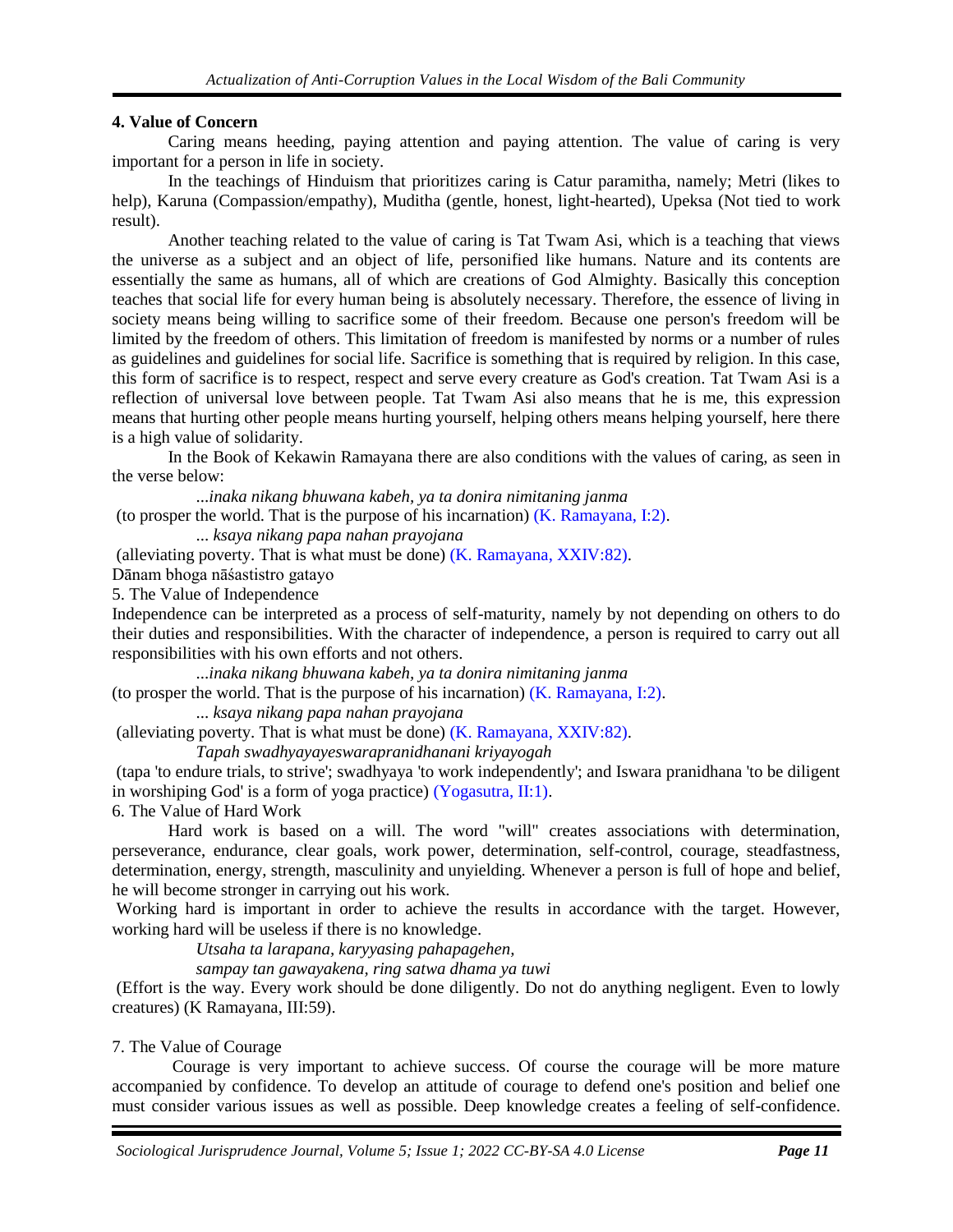Wherever and under any conditions, fast decisions must often be made and must be implemented quickly as well. One of the best opportunities to form an opinion or the best possible judgment is in silence where he can think without being disturbed.

> *Gogtabhidam gowindam wajrabahum, jayantam ajma pramrnantam ojasa, imam sajata anu wirayadhwam, indram sakhyayo anu sam ramadhwa*

(Destroyer of the defenses of the victorious enemy on earth, armed with lightning (wise and sharp words), follow God (Indra) brothers and sisters! And show your heroic spirit, O friends. Advance in unison with His blessing [\(Rig Veda X.103:6 \)](#page-0-0)

# 8. Value of Justice

Based on the meaning of the word, fair is equal, impartial. This fair character really needs to be nurtured from the start so that they can learn to consider and make decisions fairly and correctly

The enforcement of rta 'law' is the cause of justice is one of the pillars of dharma. Six dharmas:

Satyam brihad rtam ugram diksa tapo

brahma yajnyah prithiwim dharayanti

(Satya 'truth'; rta 'great and firm law; justice'; diksa 'purity'; brahma 'prayer'; tapa 'discipline; hard work'; and it is these 'sacrifice' yajnas that uphold the earth) (Atharwa Veda, XXX .I:1

# **9. The Value of Simplicity**

A simple lifestyle should be developed since childhood. With a simple lifestyle, every child is accustomed to not living a wasteful life, living according to his ability and being able to fulfill all his needs. Needs are often identified with mere desires, even though needs are not always in accordance with desires and vice versa. By applying the principles of simple life, children are fostered to prioritize their needs over their wants. This simple life principle is an important parameter in establishing relationships between fellow human beings, because this principle will overcome the problems of social inequality, envy, envy, greed, selfishness, and other negative attitudes. The principle of simple living also prevents one from excessive desires.

Aparigraha sthairye janma kathamta sabodhah

(Staying firmly on aparigraha 'simplicity' then comes the correct understanding of why and how birth is) [\(Yogasutra, II:39\)](#page-0-0)

### **III. Actualization Of Anti-Corruption Values In The Local Wisdom Of The Bali Community 1. Purpose of Actualizing Anti-Corruption Values**

a. Building Anti-Corruption Culture.

Seeing the fact that corruption is increasing day by day both in quality and quantity, one of the things that must be developed is to build an anti-corruption culture, namely growing anti-corruption values from an early age.

Things that need to be instilled in building an anti-corruption culture are by: 1) Instilling the spirit of anti-corruption in every child of the nation, through anti-corruption education, so it is hoped that the spirit of anti-corruption will flow in the blood of every generation which is reflected in daily activities, by Thus corruption in the future will not occur again, so that development can run well, because corruption can be minimized. 2) Build values and develop the necessary capacity to shape civilian positions against corruption. 3) Realizing that eradicating corruption is not only the task of law enforcement agencies, such as the KPK, the Police and the Attorney General's Office, but the responsibility of every child of the nation

b. Instilling the Spirit of Anti-Corruption

One of the goals of actualizing anti-corruption values, apart from fostering an anti-corruption culture as described above, is to instill an anti-corruption spirit. In instilling the sting of anti-corruption, you can start from the smallest things. Because, when the seeds of anti-corruption have been properly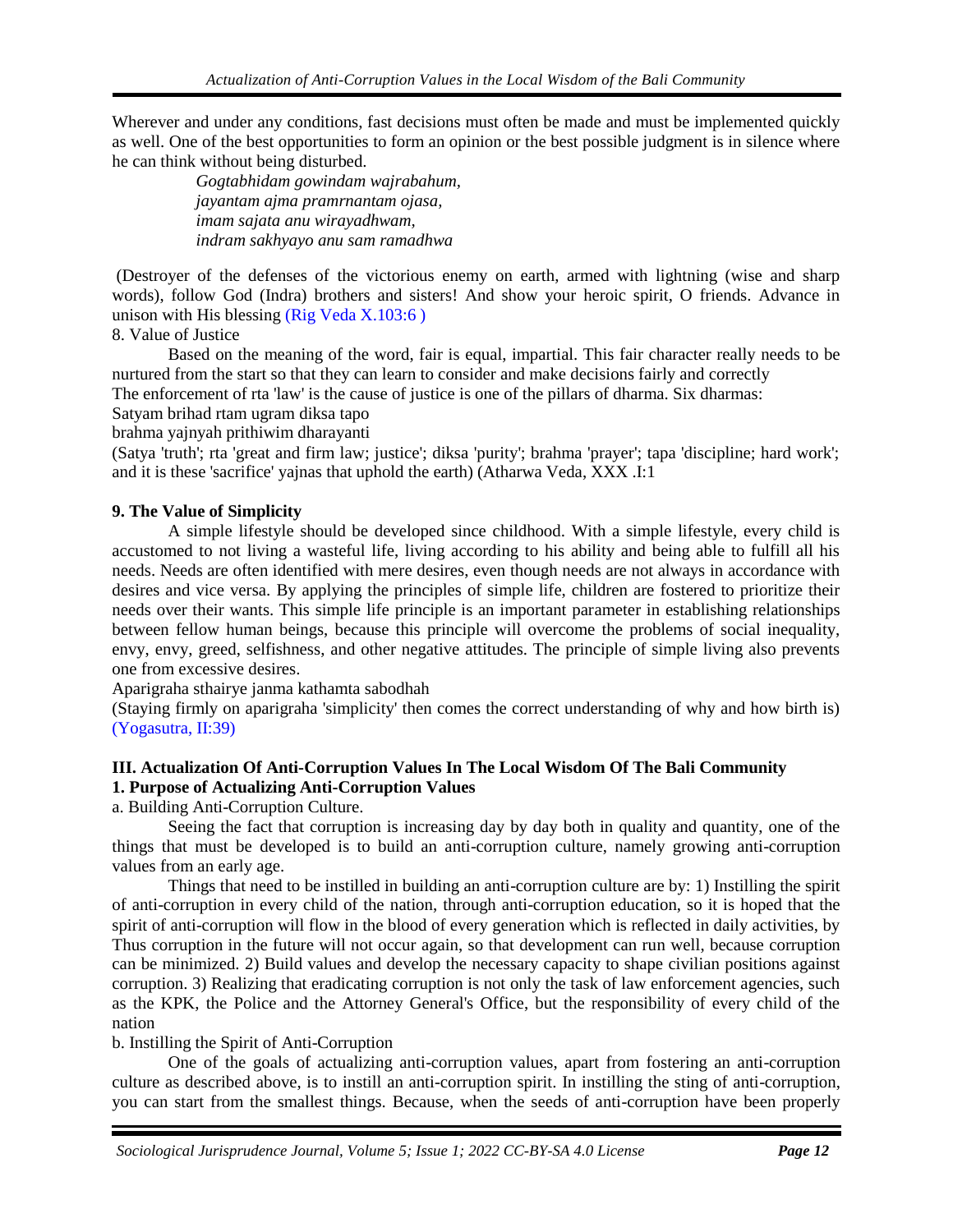planted and nurtured in a person from an early age, those seeds will grow and bear fruit in anti-corruption thoughts, words, and actions.

To instill the spirit of anti-corruption, the teachings of the law of karma nutmeg must be instilled in the community, that every action will have a result, if our actions are good then the results will be good and if our actions are not good then the results are also not good, even the results of those actions will be brought to death. This is stated in the book Menawa Dharma Sastra as follows:

### Eka ewa suhŗddharmo nidhaine Pyanuyāti yah arirena samam nāçam Sarwamanyaddhi yacchati It means :

The only thing that will accompany a person even after death is that dharma, everything else will disappear at the same time as the death of this body.

### [\(Manawa Dahrmasastra VIII.17\)](#page-0-0) c. Against Corruption Crime

Corruption is very detrimental to the nation and state. First, corruption destroys the country's economy. Corrupt behavior is often found in the procurement of government goods and services, which results in the low quality of government goods/services that disrupt the community's economy and poor public services. Second, corruption damages the mental and cultural heritage of the nation. Corrupt behavior by some Indonesian people is considered normal. For example, the 'culture' of thank you money or cigarette money for the services provided. This will foster corrupt behavior and people's permissive attitude towards corruption. If this happens, the mental of corruption will continue to live and be inherited from generation to generation. Third, corruption results in a decline in the credibility of government institutions. Credibility that has been damaged will reduce the trust, support from the people and other institutions at home and abroad. Loss of trust from investors will result in the loss of the economic potential of the investment value (opportunity loss) in building the economy and public services

To combat or fight corruption, the steps taken are as follows: 1) The arrangements and procedures for administrative decisions concerning individuals and companies are simplified and emphasized. 2) Carry out stricter supervision. 3) Personal policy in exercising power should be reduced as far as possible, low employee salaries should be increased, socioeconomic status improved. 4) Security units including the police must be strengthened, criminal law and law against corrupt officials can be taken more quickly. 5) People who bribe officials must be punished. [\(Sahahudin; 2018; 26\)](#page-0-0)

# **2. Target of Anti-Corruption Value Actualization**

# a. Children

Children are the next generation of the nation, therefore from a young age children are given values or norms about anti-corruption. This is one of the preventive efforts in inculcating anti-corruption values. Anti-corruption values that really need to be instilled in children, because children are a period of forming children's attitudes and character Without realizing it, corrupt behavior occurs when there is an element of greed, need and opportunity. For example, a child finds a friend's pen he doesn't need but intentionally doesn't return it, this includes the element of greed. In simple terms, these behaviors which include corruption need to be understood by children from an early age.

The importance of actualizing the values of corruption to children is to instill the importance of anti-corruption education from an early age, so that from childhood they can respect the rights of others and can refrain from engaging in behavior that violates the rules, besides actualizing values Corruption in children is an effort to instill the values of honesty, responsibility, and discipline in children which will later be brought into adulthood. Besides, actualizing anti-corruption values to children is very important for their psychological development. The actualization of anti-corruption values to children will be able to make children know earlier things related to corruption, including the sanctions that will be received if they commit a criminal act of corruption. This will create a generation that is aware of and understands the dangers of corruption and the forms of corruption.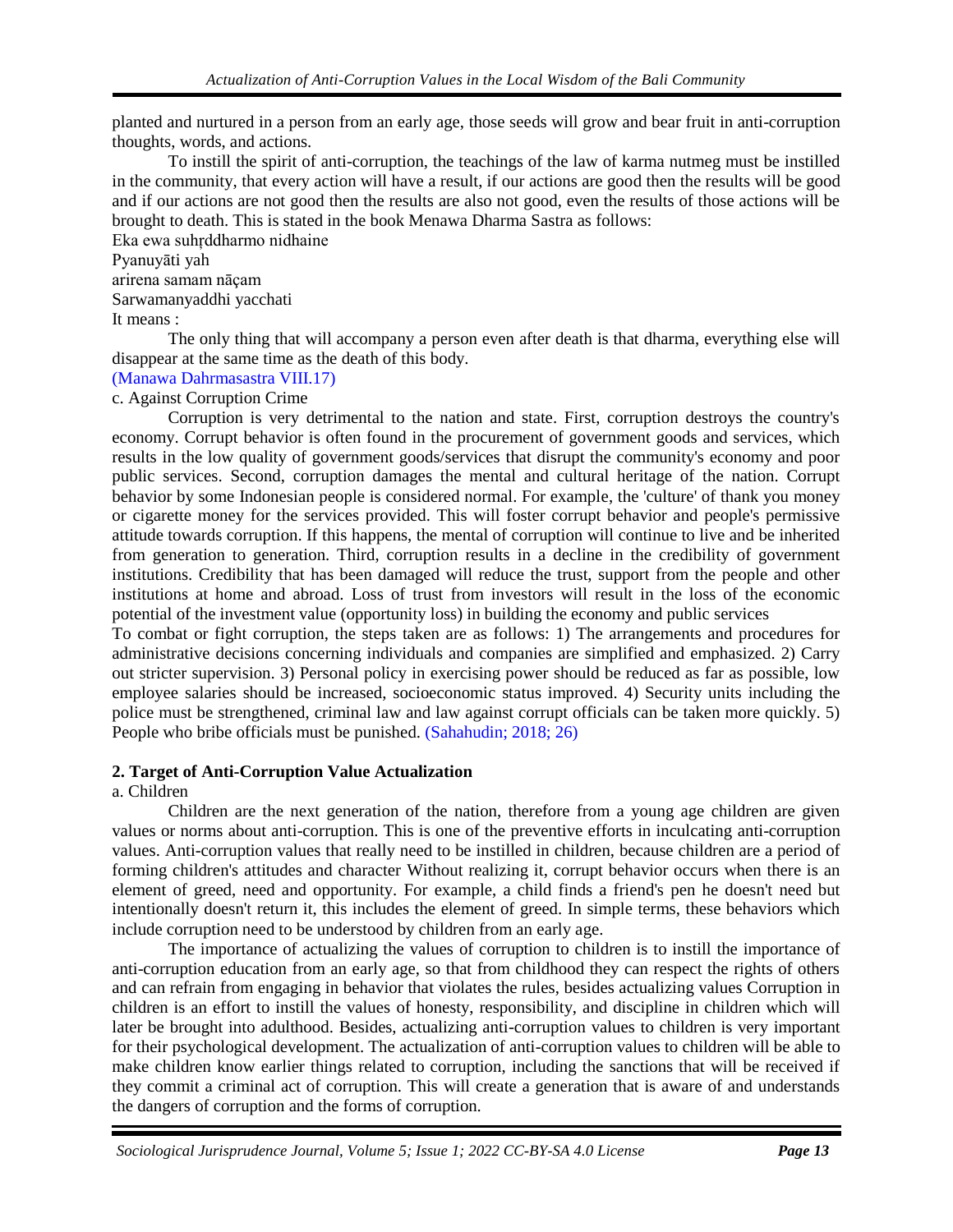# b. Young Generation

The young generation is the next generation of the nation, which will lead to the direction of development in the future, in order to form a good young generation to avoid bad behavior, the young generation needs to be equipped with knowledge in the hope that they will not become a corrupt generation in the future.

Various efforts have been made to prevent and eliminate corrupt practices in our country, but in reality, corruption is still mushrooming from upstream to downstream. From the institutional level at the center to the village/kelurahan level, from the regional level at every level of the bureaucracy to the central government, corruption has spread everywhere. One strategy that can be taken to combat corruption is to actualize these anti-corruption values to the younger generation by designing and instilling anti-corruption values.

Actualization of anti-corruption values to the younger generation is an action to control and reduce acts of corruption in the younger generation and encourage them to develop a firm rejection attitude towards every form of corruption. This anti-corruption mentality will be realized if we consciously foster the ability of the younger generation to distance themselves from inappropriate behaviors.

By actualizing anti-corruption values to the younger generation, it will create and grow a young generation who is aware of and understands the dangers of corrupt behavior. Besides, the actualization of anti-corruption values to the younger generation will be able to create a young generation who has good morals, and builds role models so that the younger generation does not commit corruption. c. Public

If it is associated with corruption, social or community participation can be understood as an active community involvement or effort to encourage a government free from corruption. The role of the community in eradicating corruption can be done through several strategies. Preventive strategy, meaning that the community plays an active role in preventing the occurrence of corrupt behavior, one of which is by explicitly rejecting requests for illegal levies and getting used to making payments according to the rules. In the detective strategy, the community is expected to form an anti-corruption community as a means of supervision so that it can detect the occurrence of corrupt behavior as early as possible. Next is the advocacy strategy, where the community reports to law enforcement officials for acts of corruption and participates in supervising the process of handling corruption cases.

The long-term goal is to foster an anti-corruption culture among students and encourage students to be able to participate actively in efforts to eradicate corruption in Indonesia. Internal factors that cause corruption are aspects of individual behavior, such as greed/greed, lack of strong morals; tend to be easily tempted to corruption, a consumptive lifestyle is not matched by income. The external factor that causes corruption is the aspect of people's attitudes towards corruption that can be caused by the culture of the community. For example, society values a person because of the wealth he has. Economic aspect, income is not sufficient.

By actualizing the values of corruption to the community, in addition to the public understanding of the dangers of committing corruption crimes, the public will also be able to monitor corruption crimes that occur in society and together they can provide moral sanctions for corruptors.

# **3. Forms of Actualization of Anti-Corruption Values**

a. Dharma Discourse

Dharma Discourse is speech or lecture about Dharma or the values of truth. Dharmawacana is also called upanisad, but the term upanisad is considered to have a deep meaning, because upanisad is basically a teacher's advice to his students about rahasyajana (secret knowledge), or in other words, this kind of dharmaswacana (Information of Hindu Religion) in ancient times was called Upanishadic terms.

Dharma Wacana is actually very supportive and plays a big role in the success of various fields of work so that the goals of the work can be achieved. One system that can be built in applying anti-corruption values is through lecture techniques or Dharma wacana, lectures are believed to be very effective and easy to apply to a lecturer because they do not require a lot of facilities, energy and time, but only require the readiness of the material to be conveyed. Based on the description above, the actualization of anti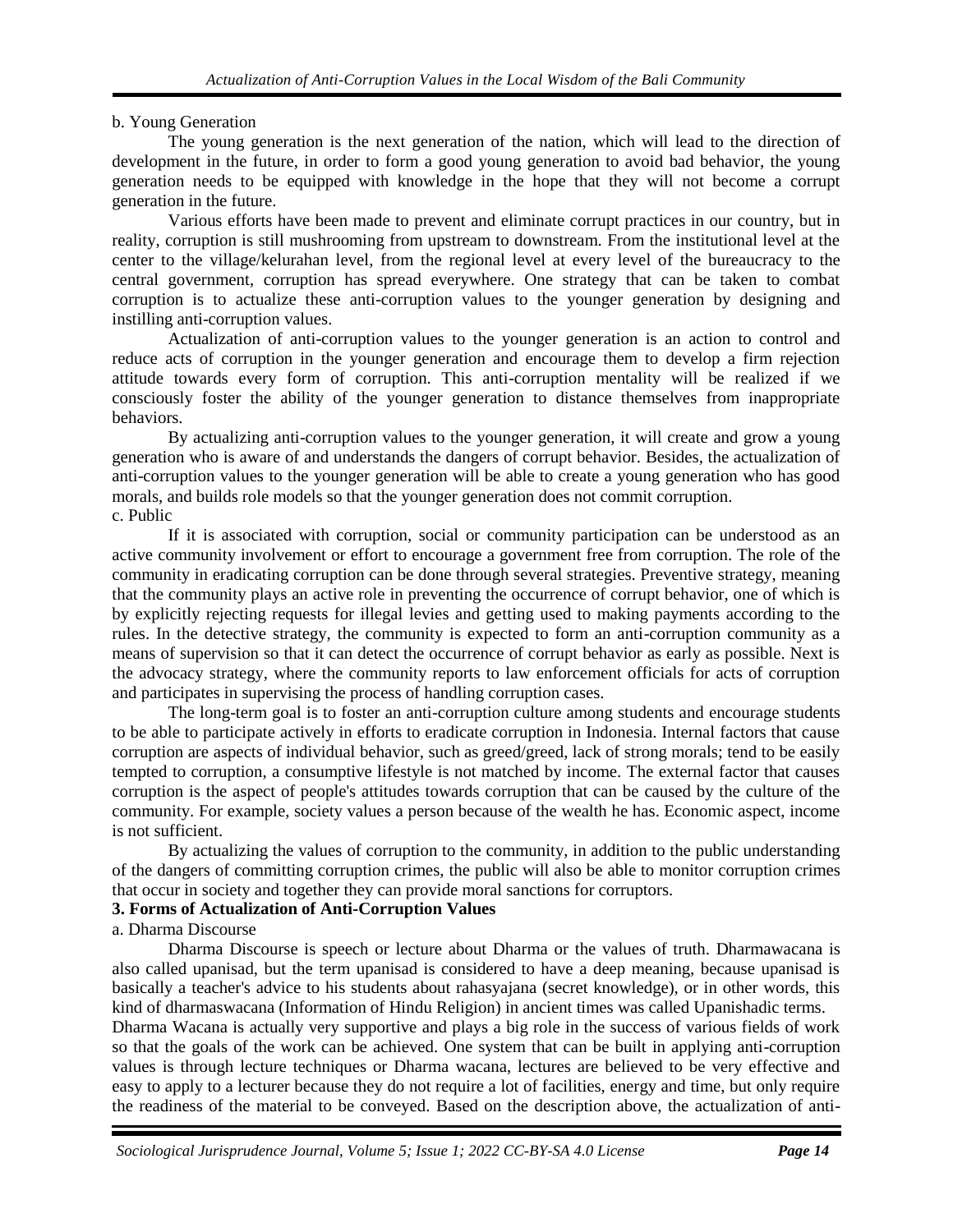corruption values in Balinese local wisdom in the form of Dharmawacana needs to be improved because it is one of the most important elements in an effort to increase understanding of anti-corruption values in Balinese local wisdom.

### b. Dharma Tula

Actualizing anti-corruption values in Balinese local wisdom can also be carried out by means of Dharma Tula, namely discussing anti-corruption values in Balinese local wisdom and can analyze complex problems.

# c. Dharma Gita

Dharmagita as a divine song for Hindus, is usually used as an accompaniment to religious ceremonies, especially those related to rituals (yajnas). The use of dharmagita in every religious ritual activity is very much needed, because the rhythm of the song and its variations can help Hindus create a solemn, quiet atmosphere and radiate the light of holiness.

Besides that, Dharmagita can be seen from the theme of the poems, all of which contain religious teachings and guidance, Susila, guidance for a good life and paintings of the greatness of God Almighty with various parbhawa which are always worshiped by Hindus.

Dharmagita developed after the implementation of competitions for songs or religious songs through kidung, kakawin competitions, which were held from the banjar, village, sub-district levels, both government and private institutions.

Thus the Dharmagita can be interpreted as a song of truth or a song of justice. It should be noted that dharma means religion, truth, obligation. then there is Dharmaning Negara and Dharmaning Religion. In responding to the various situations and problems of life, both as individuals and as a social community, the use of reason must be balanced with the sensitivity of the conscience, one way to sharpen the sensitivity of taste and conscience is to read, live and then practice the values contained in the Dharmagita.

### d. Dharma Sedana

In addition to through, Dharma Wacana, Dharma Tula and Dharma Gita, instilling anti-corruption values in the local wisdom of the Balinese people can be through Dharma Sadhana. This technique is to get used to realizing religious teachings such as living discipline, praying, reading scriptures, chanting God's songs and so on in daily life, this is a systematic and practical spiritual exercises aimed at building and developing and cultivating the sublime budhi pakerti in accordance with personal purity so that religious, social and state life is better.

Dharmasdana which is the teachings of Hinduism that must be inculcated to all people, especially Hindus, this means that the quality of religion increases, by always obedience in carrying out the teachings of Hinduism, Sadhana itself means systematic exercises in order the practice of Hindu teachings, in order to strengthen the belief in the teachings of Hinduism Dharmasedhana in actualizing anti-corruption values in the local wisdom of the Balinese people is an effort to build and accustom the teachings of Hinduism into a real form of religious practice, which is done systematically in accordance with the provisions of Hindu literature. This is done so that what is implemented is implemented in accordance with the correct and correct sadhana technique so that there is no deviation in its implementation.

# **IV. CLOSING**

# **Conslusion**

1. Balinese people have various forms of Local Wisdom in fostering non-corrupt behavior. The potential of Local Wisdom is related to the values of: Honesty values such as Trikaya Parisudha, Panca Satya, catur purusa arta. Values of Caring such as the value of Tatwamasi teachings, the magebagan system, mepatus if there are residents who are in mourning, "Ksayan ikan papa nahan prayojana,Catur Paramita. Independence values such as the tradition of the Ngerampag procession, Discipline values such as obedience and presence in the paruman as well as in the ngaturang ayah which is marked by the sound of kulkul. Responsibility values such as believing in the law of karma phala, the existence of paiketan